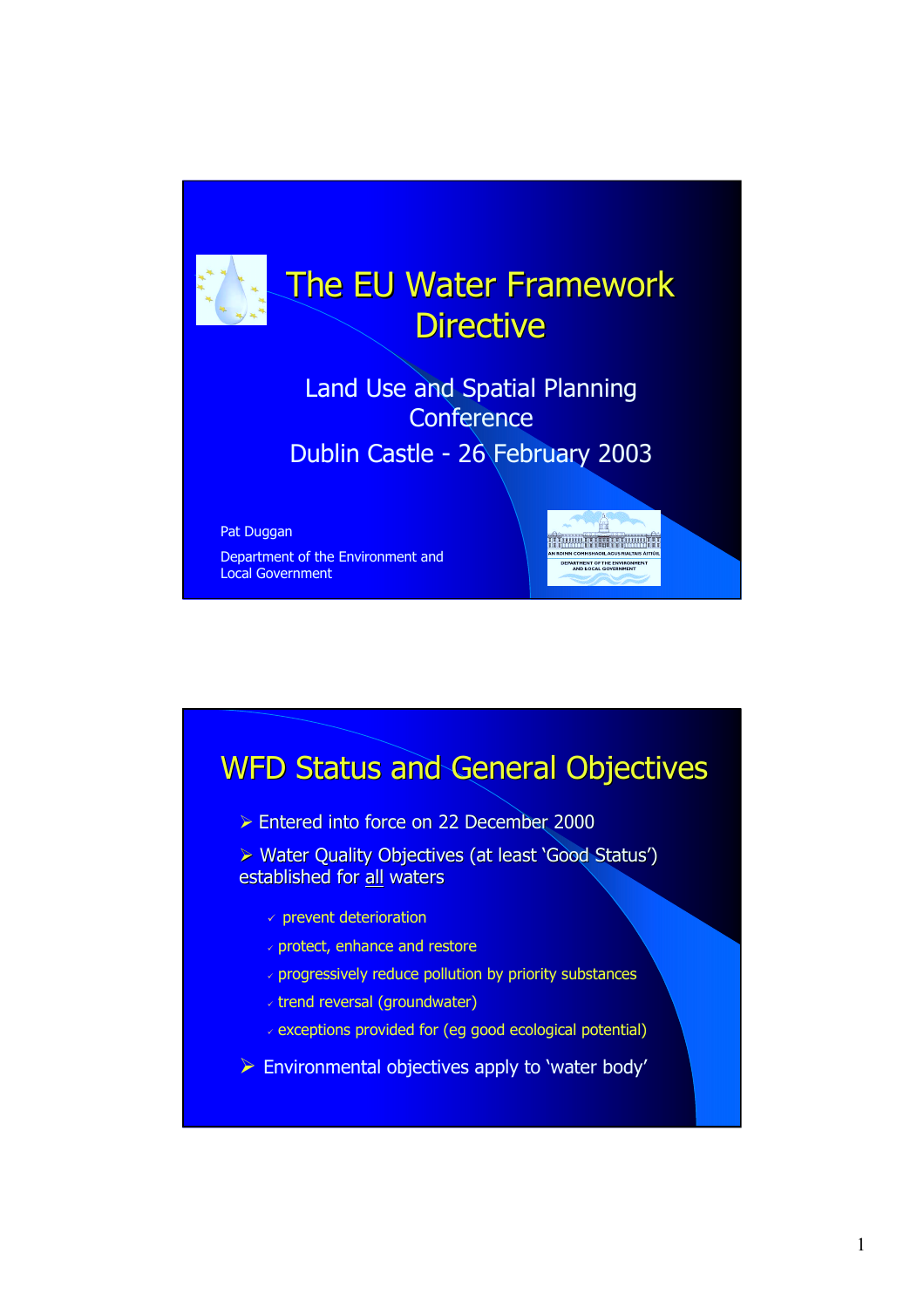### River Basin Districts (RBD)

 $\triangleright$  Administrative area for implementing rules of Directive

**Eindividual neighbouring river basins may be combined ERBD must include associated groundwaters ERBD must include coastal waters** 

Management measures must be co-ordinated within RBD

must produce single river basin management plan

International River Basin Districts

Member States must ensure co-ordination

### Water Body ▶ Water body is the basic 'compliance checking' and 'management unit'

- 'discrete and significant element of surface water'
	- a lake, reservoir, river, canal (or part of)
	- a stretch of coastal water
- 'distinct volume of groundwater' within aquifer
- hierarchial / technical approach
	- surface water category (river, lake, transitional, coastal)
	- surface water 'typology'
	- surface water status and 'protected areas'

 $\triangleright$  Water bodies may be grouped for monitoring, management and reporting purposes, e.g. representative sampling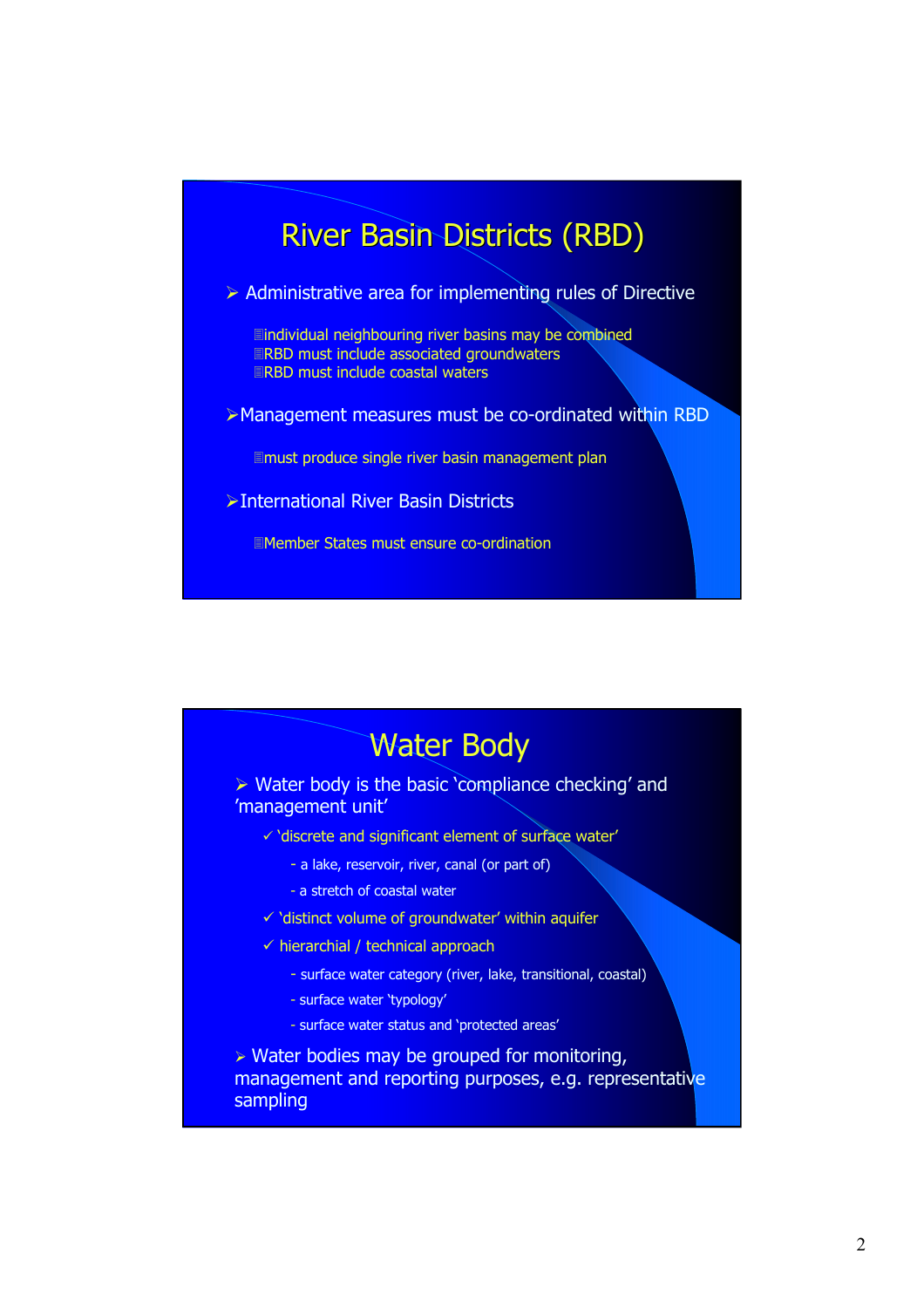

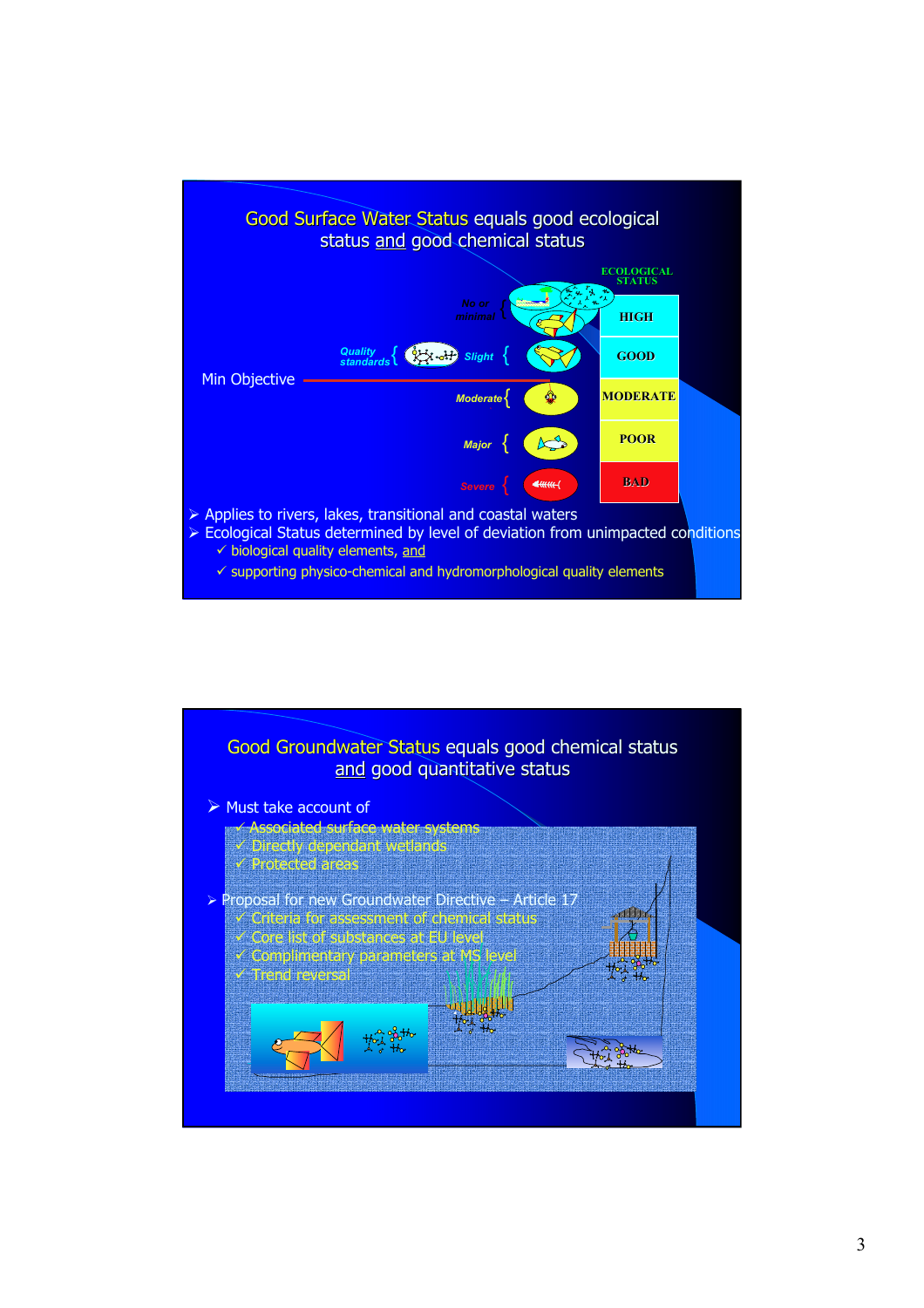#### WFD - A Systematic Approach

 $\triangleright$  Map all surface water bodies, groundwater bodies and protected areas within RBD

 $\checkmark$  'water body' is the basic compliance checking and management unit

- ▶ Undertake 'risk assessment' and impact review
- $\triangleright$  Set objectives (for each waterbody)
- $\triangleright$  Implement programmes of measures
- $\triangleright$  Monitor progress and review measures
- $\triangleright$  Report and consult via RBMP

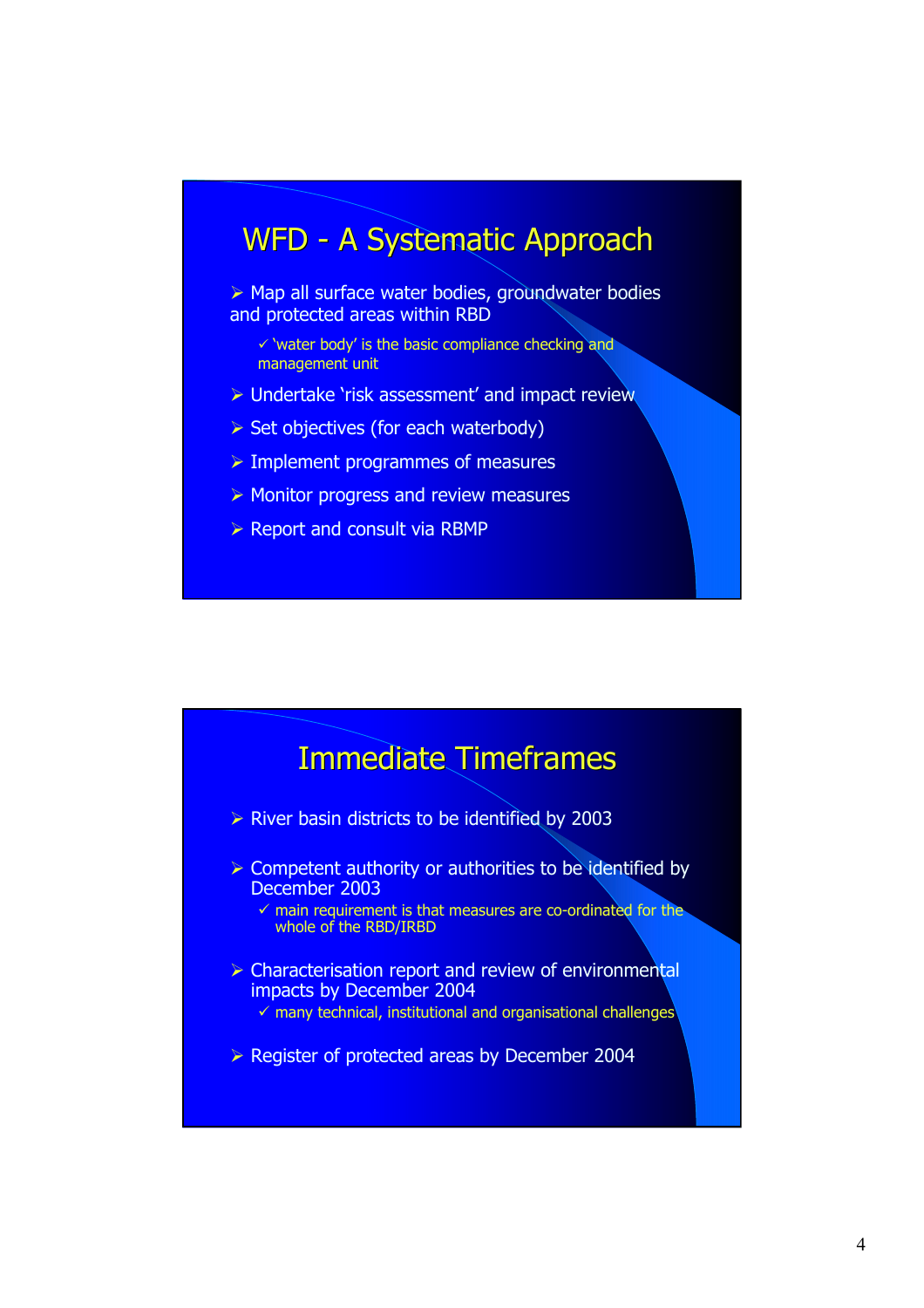# WFD Activities

- ▶ National WFD Co-ordination Group
- **EU Common Implementation Strategy** - technical guidance
- ▶ North-South Co-ordination
	- $\checkmark$  shared river basin districts
	- $\checkmark$  all freshwaters on island of Ireland lie within same ecoregion
	- shared ecoregion for marine waters (IRL-UK)
- Strategic Approach to GIS (EPA, 2002)
	- data management
- **EPA research to support WFD** - ERTDI Programme 2000-2006

River Basin Management Projects **Example 2004** Characterisation report required by December 2004 - local authority led  $\checkmark$  funded by DELG – must deliver cost effective and sustainable monitoring arrangements at river basin scale – must develop supporting data handling arrangements – must support implementation of measures – must facilitate stakeholder involvement and public consultation